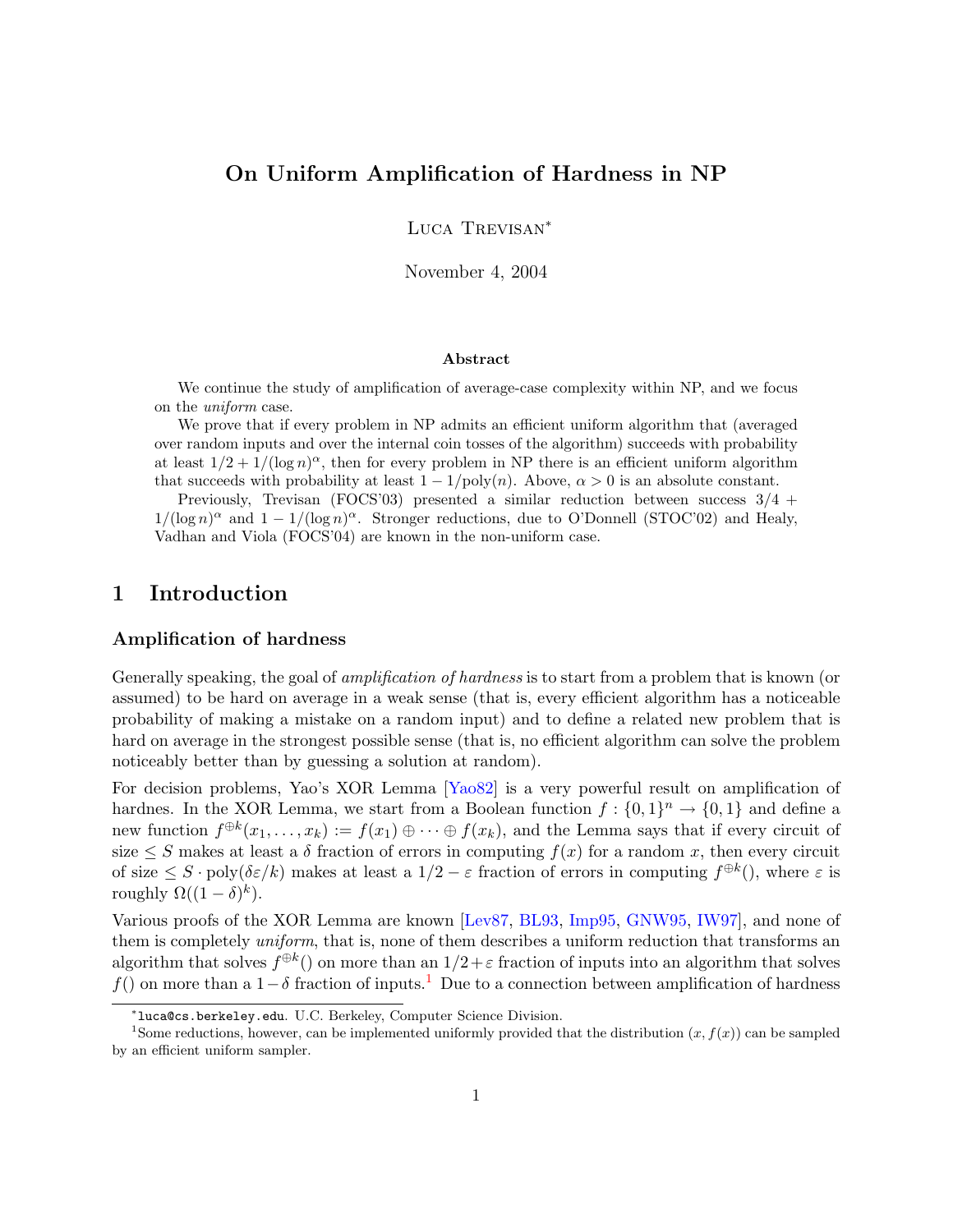<span id="page-1-2"></span>and coding theory discussed in [\[Imp02,](#page-11-4) [TV02,](#page-11-5) [Vio03,](#page-11-6) [Tre03\]](#page-11-7), no amplification result proved using uniform "black-box" reductions can start from a decision problem for which every efficient algorithm errs on at least a .2499 fraction of inputs and construct a new decision problem for which every efficient algorithm errs on at least a .2501 fraction of inputs. For specific problems, however, it is possible to prove uniform amplification results that are as strong as the XOR Lemma; for example, in [\[TV02\]](#page-11-5) we show that this is possible for PSPACE-complete and EXP-complete problems, using the fact that such problems have *instance checkers*.<sup>[2](#page-1-0)</sup>

#### Amplification of Hardness in NP

Suppose now that we want to study the average-case complexity of problems in NP, and that we would like to prove an amplification result of the following type: if L is a language in NP such that every efficient algorithm (or small family of circuits) errs on at least a  $1/\text{poly}(n)$  fraction of inputs of length n, then there is a language  $L'$  also in NP such that every efficient algorithm (or small circuit) errs on a  $1/2-1/n^{\Omega(1)}$  fraction of inputs. The XOR Lemma does not help us prove a result of this kind, because if we define the language L' made of k-tuples  $(x_1, \ldots, x_k)$  such that an odd number of  $x_i$  are in L, then we see that the language L' has the required average-case hardness but it is not clear that  $L'$  is in NP.<sup>[3](#page-1-1)</sup>

In order to prove amplification of hardness results within NP, O'Donnell [\[O'D02\]](#page-11-8) proves the following result: for every balanced Boolean function  $f: \{0,1\}^n \to \{0,1\}$  (e.g. the characteristic function of an NP problem) and positive parameters  $\varepsilon, \delta$ , there is an integer  $k = \text{poly}(1/\varepsilon, 1/\delta)$ and a monotone function  $g: \{0,1\}^k \to \{0,1\}$  such that if every circuit of size S makes at least a δ fraction of errors in computing  $f(x)$  given x, then every circuit of size  $S \cdot \text{poly}(\varepsilon, \delta)$  makes at least a  $1/2 - \varepsilon$  fraction of errors in computing  $f^{g,k} := g(f(x_1), \ldots, f(x_k))$  given  $(x_1, \ldots, x_k)$ . Note that if  $f(\cdot)$  is the characteristic function of an NP language L on inputs of length n, then  $f^{g,k}$  is the characteristic function of another NP language L' on inputs of length nk, and so this result indeed proves amplification of hardness in NP, albeit only for balanced decision problems, that is, for problems such that, for a random instance of a given length, there is a probability  $1/2$  that the answer is YES and a probability  $1/2$  that the answer is NO. For balanced problems, O'Donnell proves an amplification of hardness results from  $1 - 1/\text{poly}(n)$  to  $1/2 + 1/n^{1/2-\epsilon}$ . He also introduces a padding argument to remove the restriction to balanced problems; for general problems the amplification goes from  $1 - 1/\text{poly}(n)$  to  $1/2 + 1/n^{1/3-\epsilon}$ . O'Donnell's proof is based on Impagliazzo's [\[Imp95\]](#page-11-2) result about "hard-core" distributions of inputs for problems that are weakly hard on average. Impagliazzo's results appear to use non-uniformity in an essential way.

O'Donnell's results were recently improved by Healy and others [\[HVV04\]](#page-10-2). For balanced problems in NP, [\[HVV04\]](#page-10-2) prove amplification from  $1-1/\text{poly}(n)$  to  $1/2+1/\text{poly}(n)$ . More generally, they are able to start from the assumption that every balanced problem in NP can be solved on a  $1/2+1/s(n)$ fraction of inputs by circuits of size  $s(n)$ , and derive the conclusion that every balanced problem in NP can be solved on a  $1 - 1/\text{poly}(n)$  fraction of inputs by circuits of size roughly  $s(n^2)$ . These

<span id="page-1-0"></span> $2$ Such results, based on the non-uniform results of  $STV01$ , are actually stronger than the XOR Lemma because relate worst-case to strong average-case complexity, instead of relating a weak form of average-case complexity to a strong form. The approach of  $[TVO2]$  is unlikely to be useful within NP: on the one hand, it is considered unlikely that the kind of worst-case to average-case reductions presented in [\[STV01\]](#page-11-9) can be generalized to NP-complete problems, and, on the other hand, it is considered unlikely that NP-complete problems have instance checkers.

<span id="page-1-1"></span><sup>&</sup>lt;sup>3</sup>In fact, if L is NP-complete then L' cannot be in NP unless NP =  $coNP$ .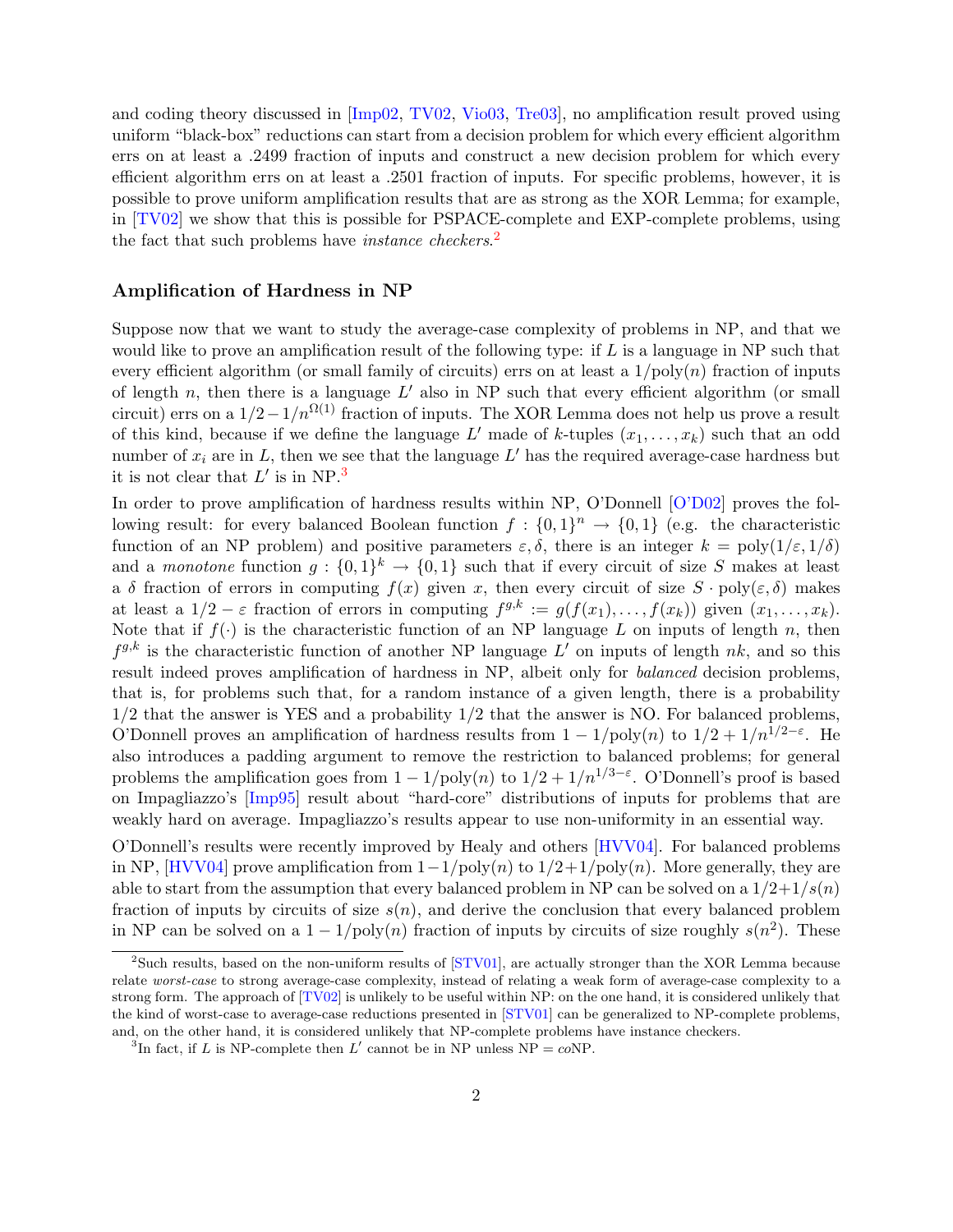<span id="page-2-1"></span>results of [\[HVV04\]](#page-10-2) also use Impagliazzo's hard core distributions, and the reductions in [\[HVV04\]](#page-10-2) also appear to be inherently non-uniform.

### Previous Work on Uniform Amplification of Hardness in NP

A weak uniform version of O'Donnell's result appears in [\[Tre03\]](#page-11-7).

In [\[Tre03\]](#page-11-7), we first give an "advice efficient" presentation of Impagliazzo's proof, from which we derive an amplification from  $1 - \delta$  to  $1/2 + \varepsilon$  using only poly $(1/\varepsilon, 1/\delta)$  "bits of non-uniformity." This result is stated in a precise form below as Lemma [4.](#page-4-0) We then show how to eliminate the nonuniformity and how to do amplification from  $1 - 1/(\log n)^{\alpha}$  to  $3/4 + 1/(\log n)^{\alpha}$ , where  $\alpha > 0$  is an absolute constant. As discussed above, 3/4 is a natural barrier for uniform black box amplification results.

### The Results of This Paper

In this paper we prosent a uniform amplification result from  $1-1/\text{poly}(n)$  to  $1/2+1/(\log n)^{\alpha}$ . That is, we break through the 3/4 barrier in one direction and we achieve the "right" bound  $1-1/poly(n)$ in the other direction. Formally, our result is as follows.

<span id="page-2-0"></span>**Theorem 1 (Main)** Suppose that for every langyuage in NP there is a probabilistic polynomial time algorithm that succeeds with probability  $1/2 + 1/(\log n)^{\alpha}$  on inputs of length n. Then for every language in NP and polynomial p there is a probabilistic polynomial time algorithm that succeeds with probability  $1 - 1/p(n)$  on inputs of length n. The value  $\alpha > 0$  is an absolute constant.

# 2 Overview of the Proof

Here is an overview of our proof. For a function  $f: \{0,1\}^n \to \{0,1\}$  and an odd integer k, define  $f^{\text{maj},k}(x_1,...,x_k) = \text{majority}\{f(x_1),...,f(x_k)\}.$ 

1. We begin by showing that if  $f : \{0,1\}^n \to \{0,1\}$  is balanced, then an efficient algorithm that solves  $f^{\text{maj},k}$  on a  $1 - O(\delta\sqrt{k})$  fraction of inputs yields an efficient algorithm that solves f on a  $1 - \delta$  fraction of inputs, provided that  $k \leq O(\delta^{-2/7})$ .

For example, if there is no efficient algorithm that solves f on a  $1 - 1/n$  fraction of inputs, then there is no efficient algorithm that solves  $f^{\text{maj},k}$  on a  $1 - 1/(12 \cdot n^{6/7})$  fraction of inputs, where  $k = n^{2/7}$ .

This is established in Lemma [5,](#page-4-1) proved in Section [4.](#page-4-2)

This uniform analysis of amplification of hardness using the majority function is the main new technical result of this paper.

2. By repeated applications of Lemma  $5$  we show how to start from a balanced function  $f$ :  $\{0,1\}^n \to \{0,1\}$  and define a new function  $F: \{0,1\}^{n^{1+O(t)}} \to \{0,1\}$  such that an efficient algorithm that solves F on a  $1-\varepsilon$  fraction of inputs yields an efficient algorithm that solves f on a  $1 - 1/n^t$  fraction of inputs, where  $\varepsilon > 0$  is an absolute constant. This remains true even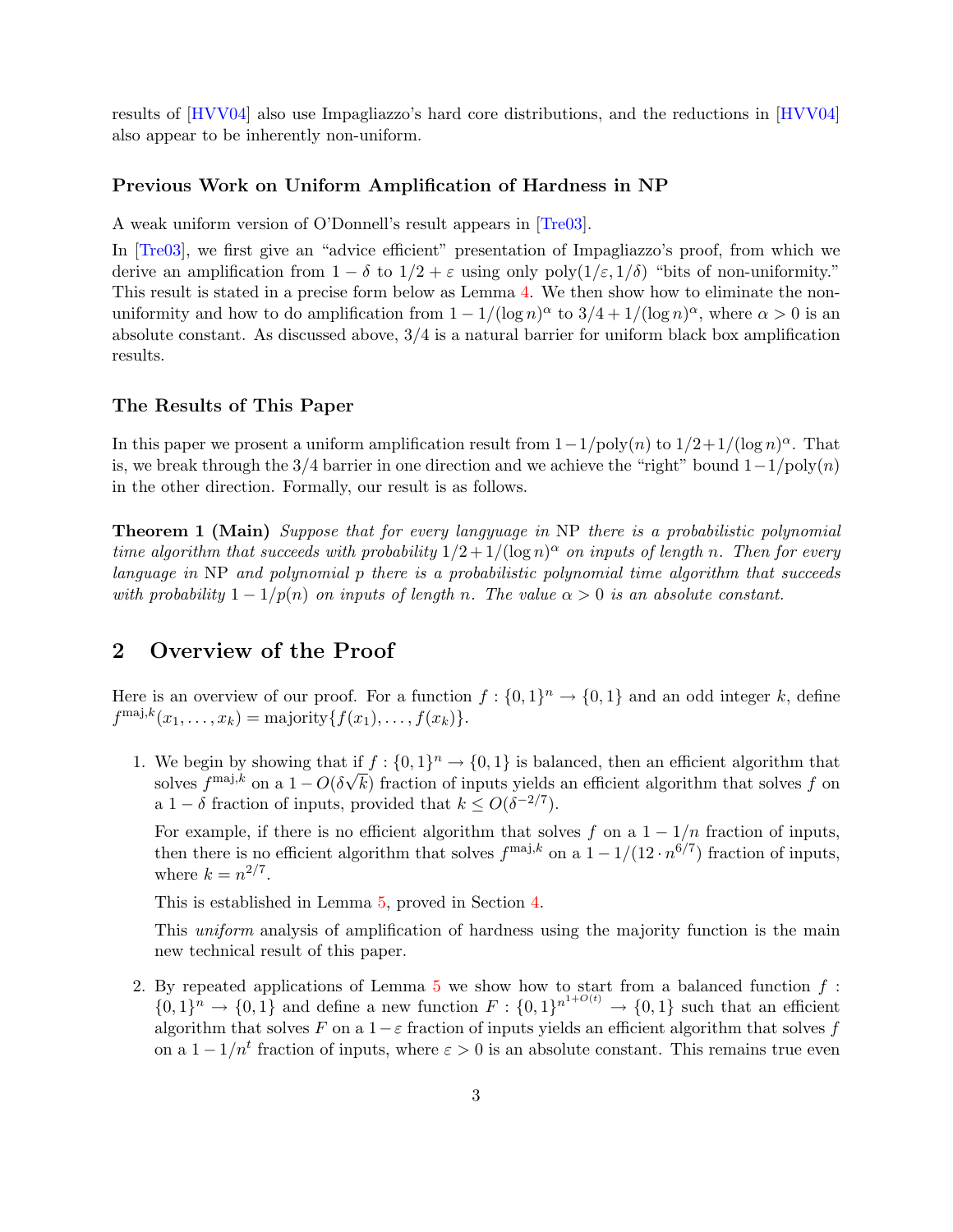<span id="page-3-1"></span>if f is only  $1/n^{O(t)}$ -close to be balanced. We prove this fact in Lemma [6](#page-6-0) that, for simplicity, is specialized to the case  $t = 1/5$ .

To see, very informally, how this works, let us start from a function  $f: \{0,1\}^n \to \{0,1\}$  that is hard to solve on more than a  $1-1/n^t$  fraction of inputs: then we define  $f_1 := f^{\text{maj}, n^{2t/7}}$ , we have that  $f_1$  has inputs of length  $n^{1+2t/7}$  and it is hard to solve on more than a  $1 - 1/n^{7t/8}$ fraction of inputs (assuming *n* is large enough). Then we can define  $f_2 := f_1^{\text{maj},n^{t \cdot (7/8) \cdot (2/7)}}$  $\lim_{1}$ ,  $n^{\circ}$  (1, 0) (2, 1),  $\frac{1}{n}$ , and this new function, defined on inputs of length  $n^{1+t}(2/7)+t^{2/7}(7/8)$  is hard to solve on more than a  $1 - 1/n^{t \cdot (7/8)^2}$  fraction of inputs. Repeating this process i times we get to  $f_i$ , which has inputs of length  $n^{1+t \cdot \frac{2}{7} \cdot \left(1+\frac{7}{8}+\left(\frac{7}{8}\right)^2+\cdots+\left(\frac{7}{8}\right)^{i-1}\right)}$  and is hard to solve on more than a  $1 - 1/n^{t \cdot (7/8)^i}$  fraction of inputs. When  $i \approx \log \log n$ ,  $f_i$  has inputs of length  $n^{1+O(t)}$  and it is hard to solve on more than a  $1 - \varepsilon$  fraction of inputs, where  $\varepsilon > 0$  is an absolute constant.

One must, of course, be careful in composing a super-constant number of reductions: if each reduction increased the running time by, say, a factor of  $n$  then from a polynomial time algorithm for F we would only deduce a  $n^{O(\log \log n)}$  time algorithm for f. The precise statement of Lemma  $5$  ensures us that at step  $i$  we only need to lose a multiplicative factor of  $n^{O(t \cdot (7/8)^i)}$  in efficiency.

3. We use a padding trick from [\[O'D02\]](#page-11-8) to generalize Lemma [6](#page-6-0) to the case of general, not necessarily almost balanced, functions, at the price of a small amount of non-uniformity.

To summarize: the reasoning described so far shows that if for every problem in NP there is an efficient algorithm that solves the problem on a  $1 - \varepsilon$  fraction of inputs of each length, then for every problem in NP and every polynomial  $p()$  there is an efficient algorithm that solves the problem on a  $1 - 1/p(n)$  fraction of inputs of length n with a small amount of non-uniformity.

Combined with a result of [\[Tre03\]](#page-11-7), we can reach the same conclusion under the weaker assumption that for every problem in NP there is an efficient algorithm that solves the problem on a  $1/2 + 1/(\log n)^{\alpha}$  fraction of inputs of length n.

Combined with a result from [\[BDCGL92\]](#page-10-3), from that weaker assumption we can reach the stronger conclusion that for every *search* problem in NP and every  $p()$  there is an efficient algorithm that solves the search problem on a  $1 - 1/p(n)$  fraction of inputs of length n with a small amount of non-uniformity.

Finally, we eliminate the non-uniformity by enumerating all possible advice strings, and accepting if and only if one we find a witness using one of the advice strings. This (and the use of a search-to-decision reduction) is the "non-black-box" step of our argument.

# <span id="page-3-0"></span>3 Preliminaries

If L is a language, then we denote by  $L_n: \{0,1\}^n \to \{0,1\}$  the characteristic function of L restricted to inputs of length n.

We use the following notion of average-case tractability. We say that a (uniform, probabilistic) algorithm A succeeds with probability  $p(n)$  on a language L if for, every n,

$$
\mathbf{Pr}[A(x) = L_n(x)] \ge p(n)
$$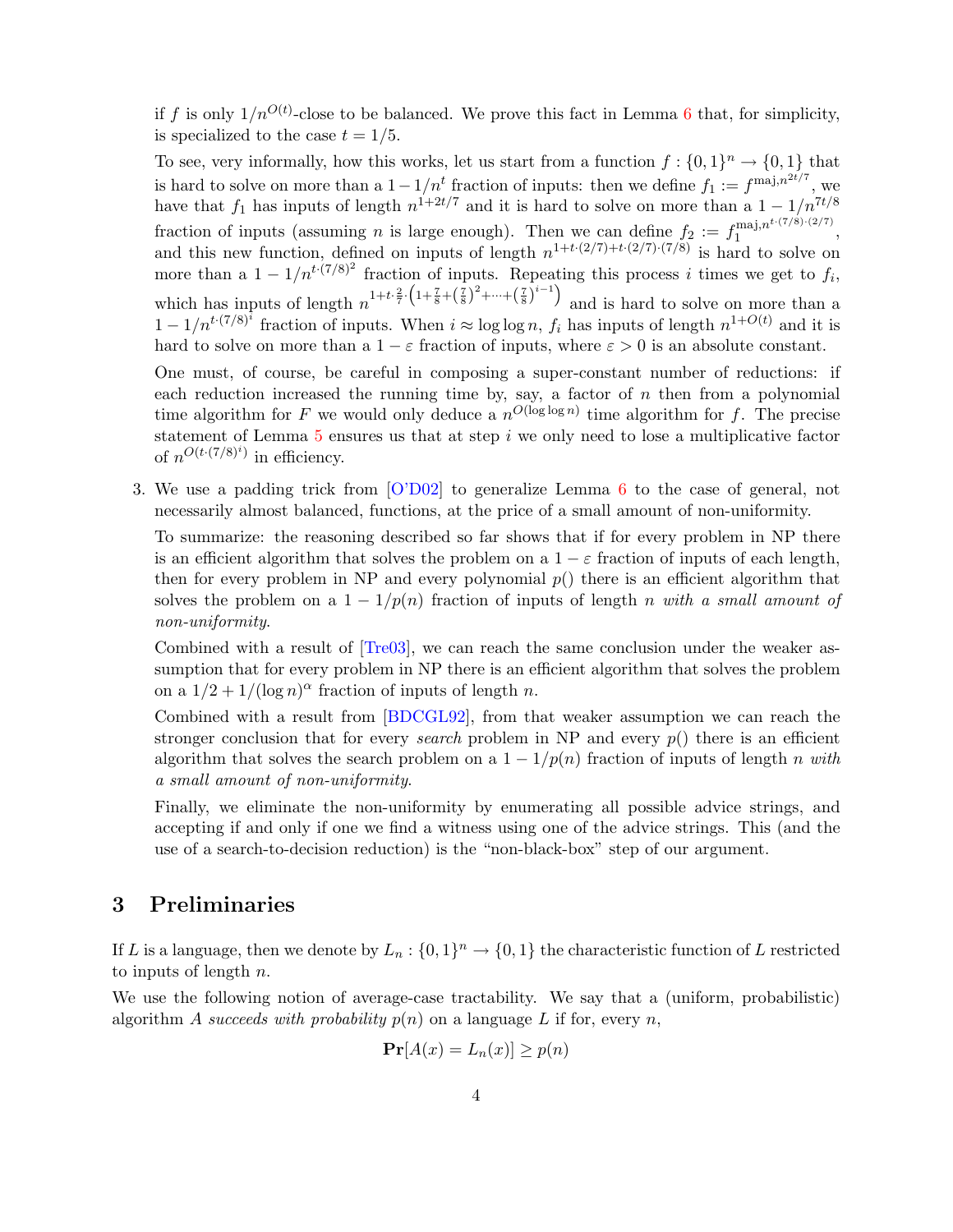<span id="page-4-4"></span>where the probability is taken both over the choice of  $x \sim \{0,1\}^n$  and over the internal coin tosses of A. We also introduce a notion of average case tractability for "slightly non-uniform" probabilistic algorithms.

**Definition 2** An probabilistic algorithm A solves a language L with agreement  $p(n)$  and ambiguity D if, on input  $1^n$ , A outputs a list of  $\leq D$  circuits and, with high probability over the internal coin tosses of A, at least one of the circuits agrees with  $L_n$  on at least a  $p(n)$  fraction of inputs.

If we do not care about the size of the list, then the "high probability" in the above statement can be easily amplified by running the algorithm several times independently and then taking the union of the lists.

Note that if we have an algorithm that solves L with ambiguity 1 and agreement  $1 - \delta$ , then we also have, for a stronger reason, an algorithm which succeeds with probability  $\approx 1 - \delta$ : on input x, construct the circuit and evaluate x on it. The success probability is at least  $1 - \delta$  minus the probability of error of the algorithm, that is, the probability that the output circuit does not agree with L on a  $1-\delta$  fraction of inputs of length n. (To prove the claim, note that the randomnes used to pick a random  $x$  is independent of the internal coin tosses of the algorithm, and we may think of x as being chosen after the circuit.) If we want to reduce the probability of error of the algorithm while keeping the list of size 1, we can run the algorithm several times independently, obtain circuits  $C_1, \ldots, C_K$  and then define  $C'(x) = \text{maj}\{C_1(x), \ldots, C_K(x)$ . If there was a probability, say, at least 1−ε that a random  $C_i$  agrees with L on a 1−δ fraction of inputs, then there are at least 1−3(δ+ε) inputs x such that  $L(x)$  has a probability at least 2/3 of agreeing with  $C_i(x)$ . Therefore there is a probability at least  $1 - e^{-\Omega(k \cdot (\varepsilon + \delta)^2)}$  that C', as described above, agrees with L on at least, say, a  $1 - 4(\delta + \varepsilon)$  fraction of inputs.

<span id="page-4-3"></span>Lemma 3 (Decision Versus Search, [\[BDCGL92\]](#page-10-3)) Let L be an NP language and R be an NP relation that defines L, let  $w(n)$  be a polynomial that bounds from above the length of a witness for a YES instance of L of length n. Then there is a language  $L'$ , a polynomial  $l()$  and a probabilistic polynomial time algorithm A that, given in input a circuit C' that solves L' on a  $1-\delta$  fraction of inputs of length  $l(n)$ , outputs with probability at least  $1-2^{-poly(n)}$  a circuit C that solves the search version of L (with respect to R) on a  $1 - O(\delta \cdot (w(n))^2)$  fraction of inputs of length n.

Lemma [3](#page-4-3) was stated in a somewhat different form in [\[BDCGL92\]](#page-10-3). A statement similar to the one above appears in [\[BT03\]](#page-10-4). We will also need the following result from [\[Tre03\]](#page-11-7).

<span id="page-4-0"></span>**Lemma 4 ([\[Tre03\]](#page-11-7))** For every language L in NP there is a language L' such that if there is a probabilistic polynomial time algorithm for L' that succeeds with probability  $1/2 + 1/(\log n)^{\alpha}$ , then there is a probabilistic polynomial time algorithm that solves  $L$  with poly $(n)$  ambiguity and  $1 - 1/(\log n)^{\alpha}$  agreement. The value  $\alpha > 0$  is an absolute constant.

## <span id="page-4-2"></span>4 The Main Reduction

<span id="page-4-1"></span>In this section we prove the following result. Recall that we defined

$$
f^{\text{maj},k}(x_1,\ldots,x_k) = \text{majority}\{f(x_1),\ldots,f(x_k)\}.
$$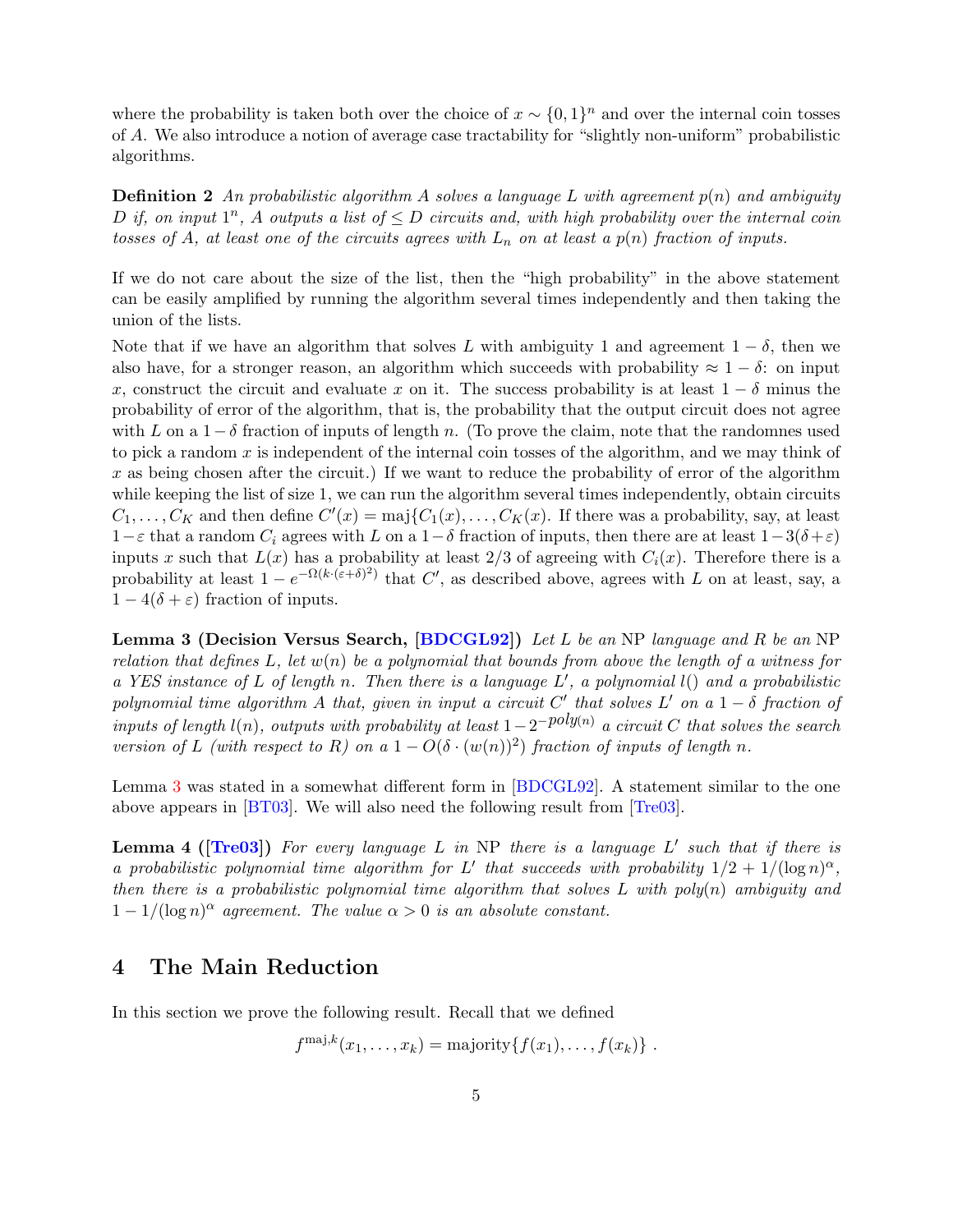Lemma 5 (Main) There is a probabilistic polynomial time algorithm that on input a parameter  $\delta > 0$  and integer parameters n, k, where k is odd and  $c \leq k \leq \delta^{-2/7}$ , and a circuit C of size s with nk inputs, returns a circuit C' of size  $O(s \cdot poly(1/\delta))$  such that the following is true. (c is an absolute constant.)

If there is a balanced function  $f: \{0,1\}^n \to \{0,1\}$  such that C agrees with  $f^{\text{maj},k}$  on a  $1-\delta\sqrt{\frac{2\delta}{n}}$  $k/12$ fraction of inputs, then there is a probability at least  $1-2^{-1/\delta}$  over the randomness of the algorithm that the output circuit C' agrees with f on a  $1 - \delta$  fraction of inputs.

Let us start by considering to following, much simpler, scenario: we are given oracle access to  $f^{\text{maj},k}$ itself, and, given x, we want to compute  $f(x)$ . Here, the natural approach is to construct a random k-tuple  $(X_1, \ldots, X_k)$  by picking at random  $I \in \{1, \ldots, k\}$ , setting  $X_I = x$ , and picking at random  $X_j$  for  $j \neq I$ ; then we compute  $f^{\text{maj},k}(X_1,\ldots,X_k)$  and we output the result.

To analyze the above process, we need to consider the distribution of  $|\{j \neq I : f(X_j) = 1\}|$ . If there are precisely  $(k-1)/2$  values of  $j \neq I$  such that  $f(X_j) = 1$ , and precisely  $(k-1)/2$  such that  $f(X_j) = 0$ , then  $f^{\text{maj},k}(X_1,\ldots,X_k) = f(X_I) = f(x)$ , and we find the right value. Note that, under our assumption that f is balanced, this happens with probability  $p_k := \binom{k-1}{(k-1)}$  $\frac{k-1}{(k-1)/2}$  ·  $2^{-(k-1)}$ . Otherwise, if  $|\{j \neq I : f(X_j) = 1\}| \geq (k-1)/2+1$  then we output 1 regardless of the value of  $f(x)$ , and if  $|\{j \neq I : f(X_j) = 1\}| \leq (k-1)/2 - 1$  then we output 0 regardless of the value of  $f(x)$ ; note that these two events have the same probability. Overall, our output is correct conditioned on a certain event (that happens with probability  $p_k$ ), and our output is a fair coin conditioned on the event not happening. Overall, we have probability  $1/2 + p_k/2$  of giving the correct answer. By Stirling's approximation, the probability is at least  $1/2 + (1 - o(1))/\sqrt{2 \cdot \pi \cdot (k-1)}$ , which is at least  $1/2 + 1/3\sqrt{k}$  if k is sufficiently large.

It is helpful to think of the above analysis as follows. Define a bipartite graph that has a node on the left for each element of  $\{0,1\}^n$ , and a node on the right for each k-tuple in  $(\{0,1\}^n)^k$ . For each  $j = 1, \ldots, k$  and for each k-tuple  $x_1, \ldots, x_k$  we put an edge between the vertex  $x_j$  on the left and the vertex  $(x_1, \ldots, x_k)$  on the right. (Note that there are some parallel edges.) In total, there are  $k \cdot 2^{nk}$  vertices, and the graph is bi-regular with degree  $k \cdot 2^{n \cdot (k-1)}$  on the left and k on the right. We have proved that if we label each vertex x on the left with the label  $f(x)$ , and each vertex  $(x_1, \ldots, x_k)$  on the right with the label  $f^{\text{maj},k}(x_1, \ldots, x_k)$ , then each vertex on the left has a label that agrees with at least a  $1/2 + 1/3\sqrt{k}$  fraction of the labels of its neighbors.

Suppose now that, instead of having oracle access to  $f^{\text{maj},k}$  we have oracle access to a function C that is  $\alpha$ -close to  $f^{\text{maj},k}$ , with  $\alpha := \delta \sqrt{k}/12$ . Let us go back to the graph we defined above, and let us label each vertex  $(x_1, \ldots, x_k)$  on the right with  $C(x_1, \ldots, x_k)$ . We say that a vertex x on the us label each vertex  $(x_1, \ldots, x_k)$  on the right with  $C(x_1, \ldots, x_k)$ . We say that a vertex x on the left is *bad* if its label agrees with fewer than  $1/2 + 1/12\sqrt{k}$  fraction of the labels of its neighbor. We Let us bad if its label agrees with fewer than  $1/2 + 1/12\nabla k$  fraction of the will argue that only a  $O(\alpha/\sqrt{k})$  fraction of vertices on the left are bad.

Let B be the set of bad vertices, define  $\beta := |B| / \cdot 2^n$ , and let A, with  $|A| \leq \alpha \cdot 2^{nk}$  be the set of inputs on which C differ from  $f^{\text{maj},k}$ . For each bad vertex x in B, at least a  $(1/2-1/3\sqrt{k})-(1/2-1/3\sqrt{k})$ n in the solution of the text in B, at least a  $(1/2 - 1/12\sqrt{k}) = 1/4\sqrt{k}$  fraction of its outgoing edges are in S, and so there are at least

$$
\frac{1}{4}\beta\cdot\sqrt{k}\cdot 2^{nk}
$$

edges between B and A. Considering that there is a total of only  $k\alpha 2^{kn}$  edges going into A, we note that this already implies  $\beta < 4\sqrt{k\alpha}$ .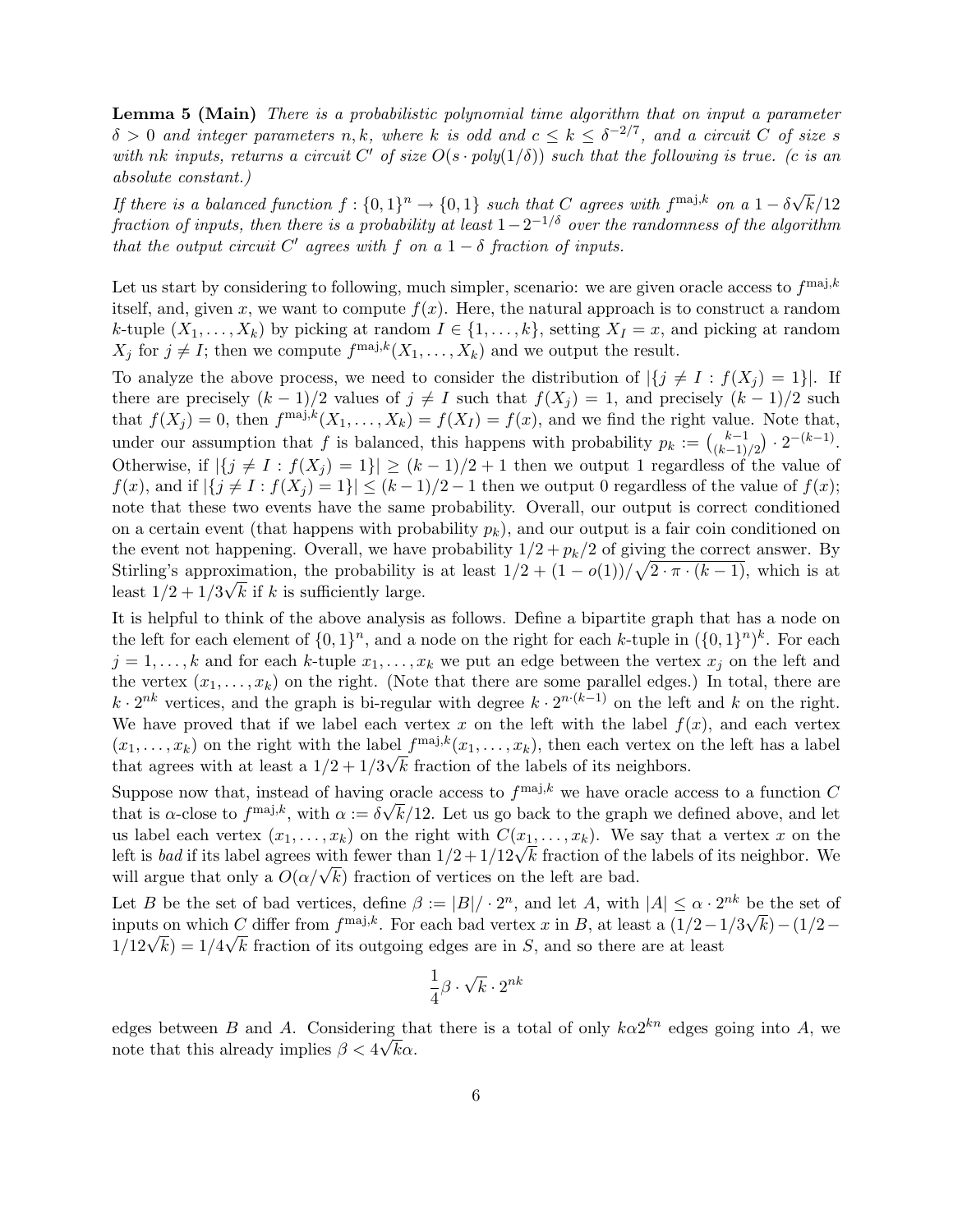The crucial observation is now that most vertices in the neighborhood of B are *unique neighbors*. Indeed, there are

$$
\beta \cdot (1 - \beta)^{k-1} \cdot k \cdot 2^{kn} > \beta (1 - k\beta) k 2^{kn}
$$

vertices on the right having exactly one neighbor in B. To see why, consider the experiment of picking a random vertex on the right, that is, a random  $k$ -tuple, and then see what is the probability that precisely one element of the k-tuple lands in a set of density  $\beta$ .

Of these unique neighbors, at least  $\beta(1 - k\beta)k2^{kn} - |A|$  are outside A, and so at least as many edges from B land in the complement of A. Considering that there are  $\beta k2^{kn}$  edges going out of B, it follows that the number of edges between B and A is at most

$$
\beta k 2^{kn} - (\beta(1 - k\beta)k 2^{kn} - |A|) = \beta^2 k^2 2^{kn} + \alpha 2^{kn}
$$

Combining the relations that we have discovered so far we get

$$
\frac{1}{4}\beta \cdot \sqrt{k} \cdot 2^{kn} < \alpha 2^{kn} + \beta^2 k^2 2^{kn} \leq \alpha 2^{kn} + 16\alpha^2 k^3 2^{kn}
$$

.

Where the last inequality follows from  $\beta \leq 4\alpha$ t inequality follows from  $\beta \leq 4\alpha\sqrt{k}$ , a fact that we proved earlier. Recall that we defined  $\alpha := \delta \sqrt{k/12}$ , and so we get

$$
\beta < \frac{1}{3}\delta + \frac{1}{9}\delta^2 k^{3.5} \le \frac{1}{2}\delta
$$

where the last inequality follows from the assumption  $\delta \leq k^{-3.5}$ .

Wrapping up, for at least a  $1 - \beta > 1 - \delta/2$  fraction of ertices x on the left we have that  $\Pr[f(x)] =$ wrapping up, for at least a  $1 - \rho > 1 - \frac{\sigma}{2}$  fraction of ertices x on the left we have that  $Pr[f(x) = C(x_1, \ldots, x_k)] \geq \frac{1}{2} + \frac{1}{12\sqrt{k}}$ , where the probability is taken over the choice of a random neighbor  $(x_1, \ldots, x_k)$  of x.

We are finally ready to describe the algorithm claimed in the lemma. The algorithm operates as follows. It fixes  $t = O(k/\delta)$  and it picks at random t sequences of k strings of  $\{0, 1\}^n$ . For each such sequence  $x_1, \ldots, x_k$  it picks at random  $i \in \{1, \ldots, k\}$  and then it defines a circuit that on input x gives the output of  $C(x_1, \ldots, x_{i-1}, x, x_{i+1}, \ldots, x_k)$ . Finally, the output circuit  $C'$  is the majority of these circuits. If we look at each  $x \notin B$ , the probability, over the random choices, that  $C'(x) = f(x)$  is, by Chernoff bounds,  $1 - 2^{-\Omega(t/k)}$  and, by Markov inequality, there is a probability at least  $1 - 2^{-\Omega(t/k)} > 1 - 2^{-1/\delta}$  that C' is such that C' agrees with  $f()$  on at least a  $1-2^{-\Omega(t/k)} > 1-\delta/2$  fraction of the inputs x that are not in B. By our choice of t and by our bound on B it follows that there is a probability at least  $1 - 2^{-1/\delta}$  that C' agrees with f on a  $1 - \delta$ fraction of inputs. Finally, if the size of C was s, then the size of C' is  $poly(1/\delta) \cdot s$ .

# <span id="page-6-1"></span>5 Recursive Application of the Reduction

<span id="page-6-0"></span>In this section, we show how to compose the reduction with itself, and prove the following result.

**Lemma 6** Let language L in NP. Then there is a language  $L'$ , a polynomially bounded efficiently computable function  $\ell(n)$ , and a probabilistic polynomial time algorithm that given in input a circuit C' that solves L' on  $a \geq 1 - \varepsilon$  (where  $\varepsilon$  is an absolute constant) fraction of inputs of length  $\ell(n)$ , returns with high probability a circuit C that solves L on  $a \geq 1-2/n^{1/5}$  fraction of inputs of length n, provided that L is  $1/\sqrt{n}$ -close to balanced on inputs of length n.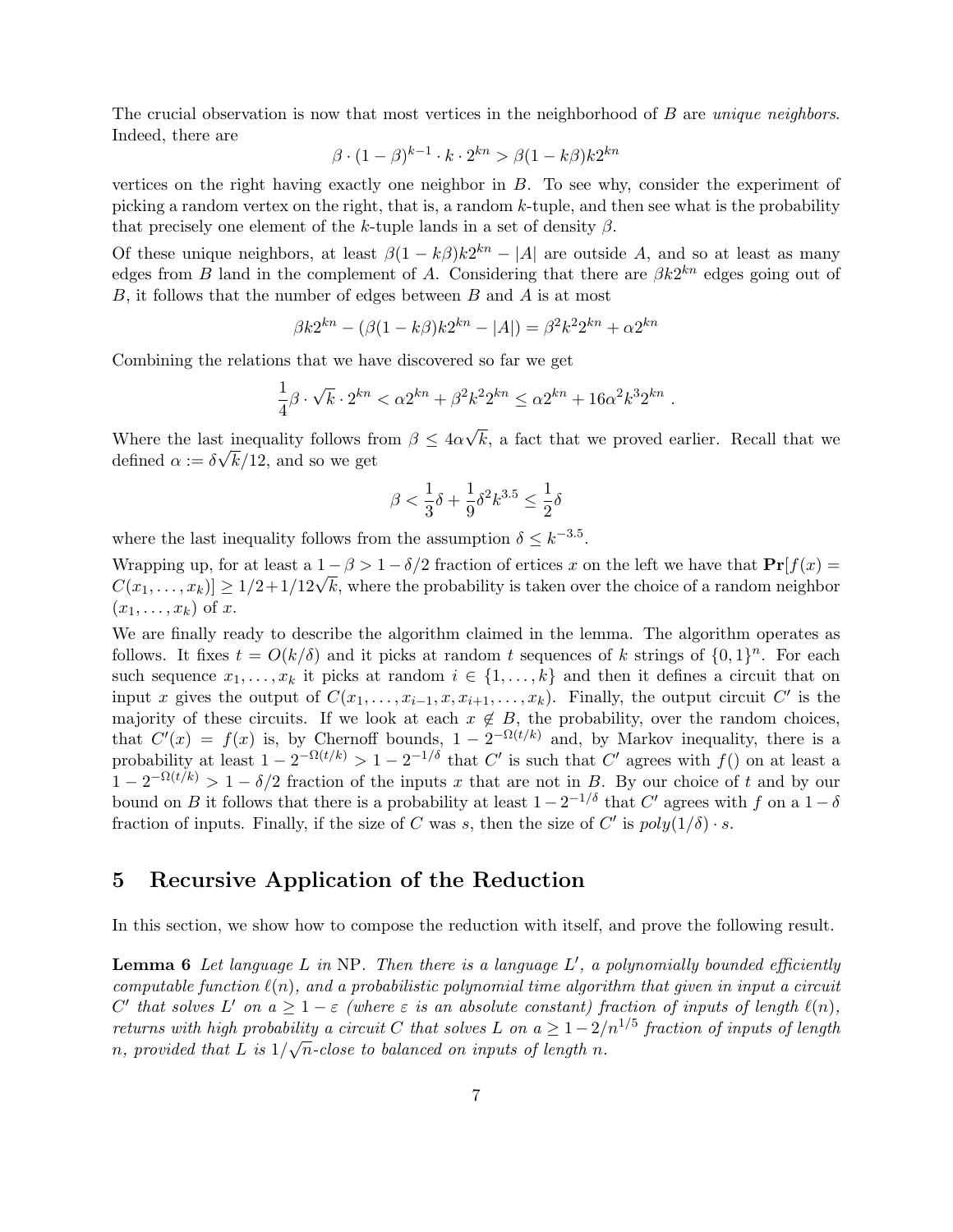<span id="page-7-1"></span>We choose a such that if  $\delta < a$  and we set  $k = \delta^{-2/7}$ , then  $k \geq c$  (the constant of Lemma [5\)](#page-4-1) and  $\delta^{7/8} < \delta^{6/7}/20$ . We fix  $\varepsilon := a^{8/7}/2$ .

For a boolean function  $f: \{0,1\}^n \to \{0,1\}$ , we inductively define functions  $f_i: \{0,1\}^{n_i} \to \{0,1\}$ as follows. Define

$$
\delta_0 = \frac{1}{n^{1/5}} \quad f_0 = f
$$
  

$$
k_i = \frac{1}{\delta_{i-1}^{2/7}} \quad \delta_i = \delta_{i-1}^{7/8} \quad f_i = f_{i-1}^{\text{maj}, k_i} \quad n_i = n_{i-1} \cdot k_i
$$

Unfolding the recursion, we get

$$
k_i = n^{\frac{1}{5} \cdot \frac{2}{7} \cdot \left(\frac{7}{8}\right)^{i-1}} \quad \delta_i = \frac{1}{n^{\frac{1}{5} \cdot \left(\frac{7}{8}\right)^i}}
$$

Let r be the largest index such that  $\delta_r < a$ . Then  $\delta_r \geq a^{8/7} = 2\varepsilon$ . The input length of  $f_r$  is

$$
n \cdot k_1 \cdot k_2 \cdots k_r < n^{1 + \frac{1}{5} \cdot \frac{2}{7} \cdot \left(1 + \frac{7}{8} + \left(\frac{7}{8}\right)^2 + \cdots + \left(\frac{7}{8}\right)^r\right)} \le n^{1 + \frac{1}{5} \cdot \frac{2}{7} \cdot 8} = n^{1 + \frac{16}{35}}
$$

Alternatively, we can view  $f_r$  to be defined as

$$
f_r(x_1,\ldots,x_K)=g(f(x_1),\ldots,f(x_K))
$$

where  $g()$  is a recursive majority and  $K \leq n^{16/35}$ .

Suppose that we are given a circuit  $C_r$  such that  $C_r$  agrees with  $f_r$  on a  $1 - 2\varepsilon > 1 - \delta_r$  fraction of inputs. Then, by applying the algorithm of Lemma [5](#page-4-1) to  $C_r$  with parameter  $\delta_r$  we get, with high probability, a circuit  $C_{r-1}$  that agrees with  $f_{r-1}$  on at least a  $1 - \delta_{r-1}$  fraction of inputs. By repeatedly applying the algorithm of Lemma [5,](#page-4-1) we eventually get, still with high probability, a circuit  $C_0$  that agrees with f on at least a  $1 - \delta_0 = 1 - 1/n^{1/5}$  fraction of inputs.

Let now L be a language in NP, and for every input length n define  $L_n: \{0,1\}^n \to \{0,1\}$  to be the characteristic function of L restricted to inputs of length n. Define  $L_{n,r}: \{0,1\}^{nK} \to \{0,1\}$  based on  $L_n$  in the same way as we define  $f_r$  based on f above. (Again,  $K \leq n^{16/35}$ .) Finally, let L' be the language such that  $x \in L'$  if and only if  $L_{n,r}(x) = 1$  for some n.

Suppose that we are given a circuit  $C_r$  that agrees with  $L_{n,r}$  on a  $1-a$  fraction of inputs. Let f be a balanced function that agrees with  $L_n$  on a  $1 - 1/\sqrt{n}$  fraction of inputs. Then,  $f_r$  and  $L_{n,r}$ be a balanced function that agrees with  $L_n$  on a  $1 - 1/\sqrt{n}$  fraction of inputs. Then,  $f_r$  and  $L_{n,r}$  agree on at least  $1 - K/\sqrt{n} = 1 - o(1)$  fraction of inputs and, in particular,  $f_r$  and  $C_r$  agree on at least a  $1 - 2a = 1 - \varepsilon$  fraction of inputs if n is large enough. If we repeatedly apply the algorithm of Lemma  $5$  to  $C_r$  then, as explained above, we eventually construct a circuit  $C$  that agrees with f on at least a  $1 - 1/n^{1/5}$  fraction of inputs. We conclude that C agrees with  $L_n$  on at least a f on at least a  $1 - 1/n^{\gamma}$  had ton of inputs. We<br>  $1 - 1/n^{1/5} - 1/\sqrt{n} > 1 - 2/n^{1/5}$  fraction of inputs.

## 6 The Main Result

### 6.1 Dealing With Problems That Are Not Balanced

<span id="page-7-0"></span>As first step, we present a version of Lemma [6](#page-6-0) that has no balance condtion, but that introduces a small amount of non-uniformity. This follows an idea from [\[O'D02\]](#page-11-8).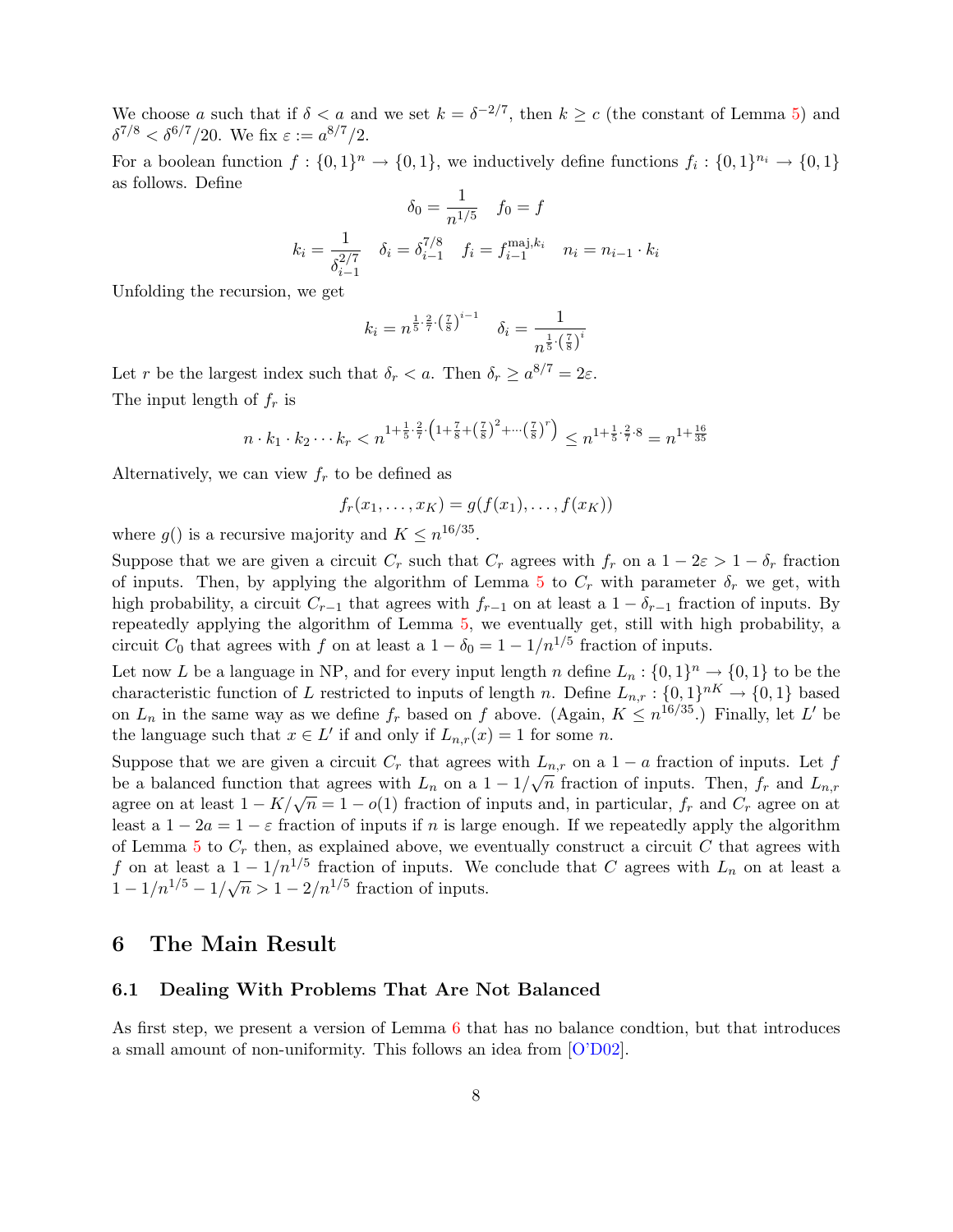**Lemma 7** For every language L in NP and polynomial p there is a language L' such that if there is a probabilistic polynomial time algorithm that solves L' with agreement  $\geq 1 - \varepsilon$  and polynomial ambiguity, then there is a probabilistic polynomial time algorithm that solves L with agreement  $1 - 1/p(n)$  and polynomial ambiguity. The constant  $\varepsilon$  is the same as in Lemma [6](#page-6-0)

PROOF: Let t be such that  $p(n) \leq n^{t+1}/6$  for every sufficiently large n. We define a new language  $L_{bal} \in NP$  such that to each input length of L there "corresponds" an input length of  $L_{bal}$  on which  $L_{bal}$  is nearly balanced.

Specifically,  $L_{bal}$  is defined as follows. Let  $x = (x_0, x_1, \ldots, x_{N-1})$  be an input of length N. Let n be the largest integer such that  $N \geq n^{t+1}$  and let  $m = N - n^{t+1}$ , then

- If  $m > n^t$  then  $x \notin L_{bal}$ ;
- If  $x_0 = 0$  then x is in  $L_{bal}$  if and only  $(x_1, \ldots, x_n)$  is one of the first  $m \cdot 2^n/n^t$  strings of  $\{0, 1\}^n$ in lexicographic order;
- If  $x_0 = 1$  then  $x \in L_{bal}$  if and only if  $(x_1, \ldots, x_n) \in L$ .

To see the connection between  $L_{bal}$  and L, let n be an input length, and define  $p_n := \mathbf{Pr}_{x \in B_n}[L_n(x)]$ the fraction of inputs of length n that are in L. Let  $N = n^{t+1} + \lfloor n^t \cdot p_n \rfloor$ . We observe the following two important points.

**Claim 8**  $L_{bal}$  is  $1/n<sup>t</sup>$ -close to balanced on inputs of length N, because between a  $1 - p_n$  and  $1 - p_n$  $p_n+1/n^t$  fraction of inputs of the form  $0zy$  are in  $L_{bal}$ , and a  $p_n$  fraction of inputs of the form  $1zy$ are in  $L_{bal}$ . Considering that  $N < (n+1)^{t+1}$ , we have that  $L_{bal}$  is  $O(1/N^{t/(t+1)})$ -close to balanced and, in particular,  $1/\sqrt{N}$ -close to balanced if n is large enough.

<span id="page-8-1"></span>Claim 9 Suppose that we had an algorithm that succeeds with probability  $1 - \delta$  on inputs of length N of  $L_{bal}$ ; then we could get an algorithm that succeeds with probability  $1-2\delta$  on inputs of length n of L as follows: on input z, pick y at random and pass  $1zy$  to the algorithm for  $L_{bal}$ . Similarly, if we are given a circuit C' that agrees with  $L_{bal}$  on a  $1-\delta$  fraction of inptus of length N, then we can find with high probability a circuit C that agrees with L on, say, a  $1-6\delta$  fraction of inputs of  $length n<sup>4</sup>$  $length n<sup>4</sup>$  $length n<sup>4</sup>$ 

In summary, if we were able to solve  $L_{bal}$  well on average even only on the input lengths on which it is almost balanced, and if we knew at least an approximation to the values  $p_n$ , we could solve L well on average on all input lengths.

Starting from  $L_{bal}$ , we apply Lemma [6](#page-6-0) and we get a language  $L'$  and a length function  $\ell()$ . Suppose that L' can be solved with agreement  $1 - \varepsilon$  and polynomial ambiguity. Then we have an algorithm for  $L_{bal}$  that, given an N on which that  $L_{bal}$  is  $1/\sqrt{N}$ -close to balanced, returns a polynomial number of circuits such that one of them agrees with  $L_{bal}$  on a  $\geq 1 - 1/N^{1/5}$  fraction of inputs of length N. (To see that this claim is true, given N, run the assumed algorithm for  $L'$  on  $\ell(N)$ , and

<span id="page-8-0"></span><sup>&</sup>lt;sup>4</sup>To prove the second statement, pick  $y_1, \ldots, y_k$  at random, and then define  $C(x) = \text{maj}\{C'(1xy_1), \ldots, C'(1xy_k)\}.$ It is easy to see that the probability that  $C()$  does not have agreement  $1 - 6\delta$  with L on inputs of length n is at most  $e^{-\Omega(k)}$ .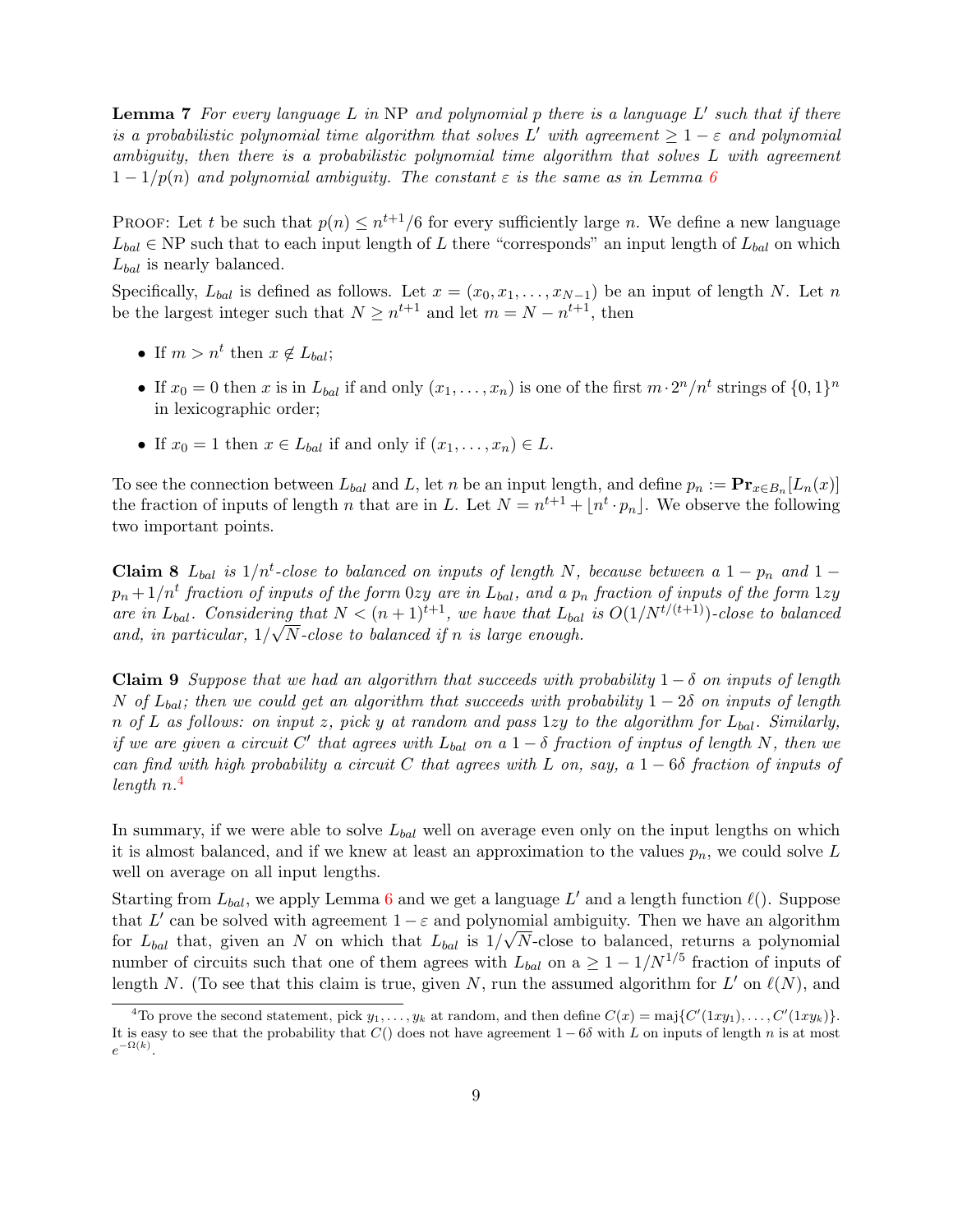<span id="page-9-0"></span>get a list of polynomially many circuits such that one of them agrees with  $L'$  on a  $1-\varepsilon$  fraction of inputs of length  $\ell(N)$ . Then apply the algorithm of Lemma [6](#page-6-0) to each circuit, and get a list of polynomially many circuits such that one of them agrees with  $L_{bal}$  on a  $1 - 1/N^{1/5}$  fraction if inputs of length N, provided that  $L_{bal}$  was  $1/\sqrt{N}$ -close to balanced on inputs of length N.)

Now, let n be an input length for L. We "guess" the value  $\lfloor \Pr[L_n(x) = 1] \cdot n^t \rfloor$  by trying all values of  $m = 0, \ldots, n^t$ . For each such m, we set  $N = n^{t+1} + m$  and we use the above described procedure to construct a list of polynomially many circuits for  $L_{bal}$  on inputs of length  $N$  (when we use the correct value of m, at least one circuit in the list solves  $L_{bal}$  on a  $1 - 1/N^{1/5}$  fraction of inputs), and then we construct a circuit for  $L$  on inputs of length  $n$  from each such circuit as in Claim [9.](#page-8-1) For the correct value of m and for the correct circuit in the list, we construct a circuit for L that is correct on a ≥  $1 - 6/N^{1/5}$  ≥  $1 - 1/p(n)$  fraction of inputs.  $\Box$ 

#### 6.2 Proof of Theorem [1](#page-2-0)

Suppose that for for every problem in NP there is a probabilistic polynomial time algorithm that succeeds with probability  $1/2 + 1/(\log n)^{\alpha}$ 

From Lemma [4,](#page-4-0) we have that for every problem  $L$  in NP there is a probabilistic polynomial time algorithm that solves it with polynomial ambiguity and  $1-\varepsilon$  agreement. (In fact, recall that Lemma [4](#page-4-0) has an even stronger conclusion.)

From Lemma [7,](#page-7-0) we get that for every polynomial  $p()$  and NP problem L there is a probabilistic polynomial time algorithm that solves L with polynomial ambiguity and agreement  $1 - 1/p(n)$ .

The previous statement and Lemma [3](#page-4-3) imply that for every NP search problem L and polynomial  $p()$ there is a probabilistic polynomial time algorithm that on input  $1^n$  outputs a list of polynomially many circuits such that, with high probability, at least one of them solves the search problem on a  $1 - 1/p(n)$  fraction of inputs. (That is, except possibly for a fraction  $1/p(n)$  of inputs, the circuit, given an input x, finds a certificate for x if such a certificate exists.) As discussed in Section [3,](#page-3-0) the "high probability" could be made, say,  $\geq 1 - 1/2^n$  while keeping the list of polynomial size.

After constructing such a list of circuits  $C_1, \ldots, C_K$ , consider the circuit C that, on input x, accepts if and only if  $C_i(x)$  outputs a witness for x for some i. The new circuit is still of polynomial size, always rejects NO instances, and the only YES instances that are rejected are those on which all the circuits  $C_i$  fail to solve the search problem, including the circuit that we assumed failed on  $\leq 1/p(n)$  fraction of inputs. Overall, C is correct on a  $\geq 1-1/p(n)$  fraction of inputs.

Summing up, we have proved that, under the assumption of the theorem, for every language L in NP and every polynomial  $p()$  there is a probabilistic polynomial time algorithm that solves L with ambiguity 1 and agreement  $1 - 1/p(n)$ , and whose probability of error is at most  $1/2^n$ . The conclusion of the Theorem now follows from observations in Section [3.](#page-3-0)

# 7 Concluding Remarks

There is a standard way (cf. [\[Imp02,](#page-11-4) [TV02,](#page-11-5) [Vio03,](#page-11-6) [Tre03\]](#page-11-7)) to view"black box" amplification of hardness results as methods to convert an error correcting code that corrects a small number of errors into an error correcting code that corrects a larger number of errors. Uniform reductions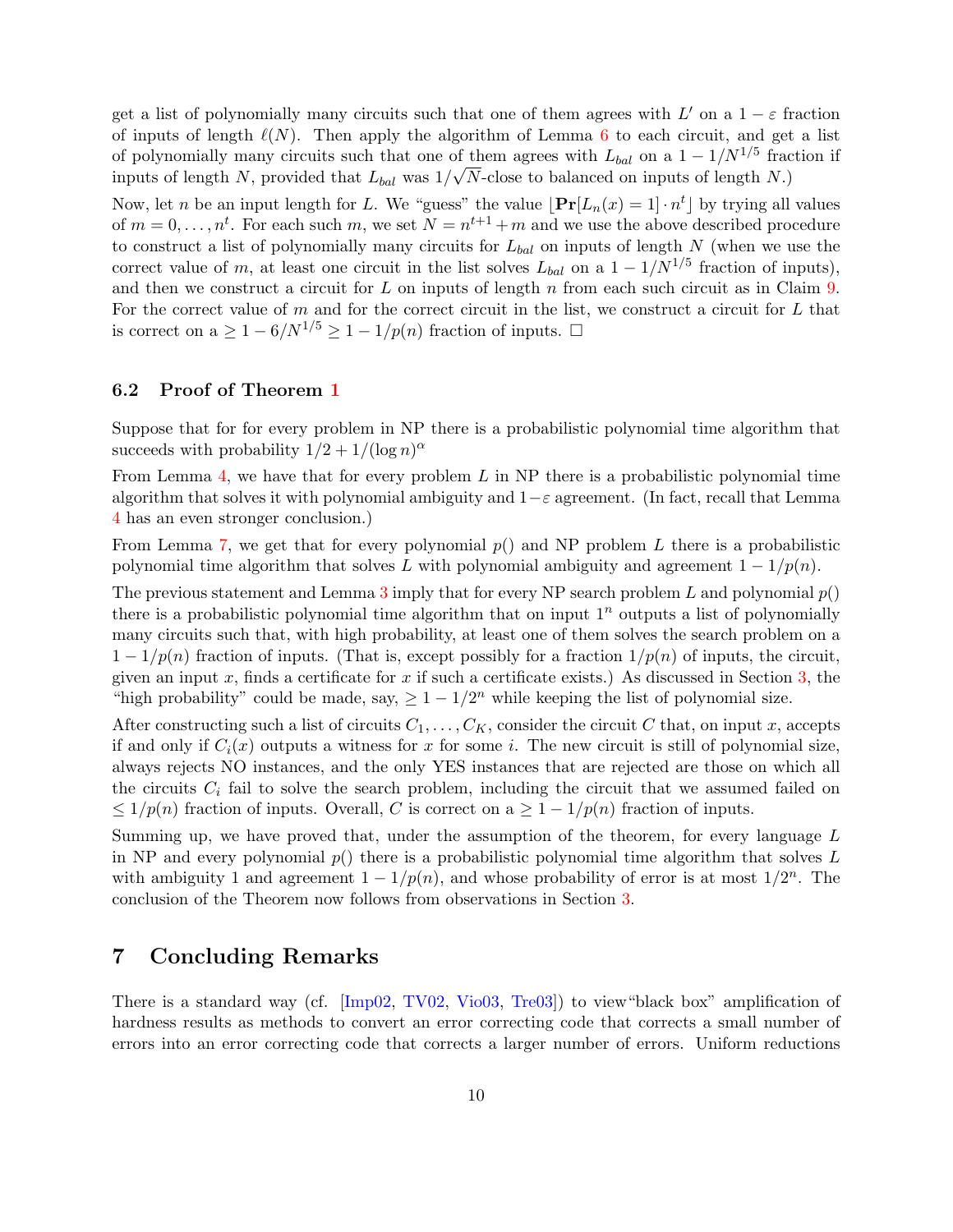<span id="page-10-7"></span>give unique decoding algorithms for such codes.[5](#page-10-5)

The results of Section  $\frac{4}{5}$  $\frac{4}{5}$  $\frac{4}{5}$  could be seen as a way of constructing an error-correcting code that can correct up to a  $\delta \sqrt{k/12}$  fraction of errors from a "balanced" error-correcting code that can correct up to a  $\delta$  fraction of errors.<sup>[6](#page-10-6)</sup> The analysis would also give an error-reduction algorithm that given a string that has agreement  $1 - \delta \sqrt{k/12}$  with a codeword of the new code produces a string that has agreement  $1 - \delta$  with the original code. One may see some similarity between what we do and the error-reduction code used in the construction of super-concentrator codes [\[Spi96\]](#page-11-10). In both cases, each bit of the new code depends on a small number of bits of the old code, and the correspondence is given by a graph that is a good unique-neighbor expander. The property of being a unique-neighbour expander is used in the analsys of the error-reduction algorithm, that performs a simple local computation. The way in which we recursively compose the construction with itself in Section [5](#page-6-1) also bears some similarity with the way the basic error-reduction code is used to construct super-concentrator codes.

### Acknowledgements

I wish to thank Paul Beame for a conversation in Banff that relighted my interest in this problem. My understanding of the use of majority for hardness amplification benefitted from discussions with Andrej Bogdanov and Irit Dinur on a related problem.

## References

- <span id="page-10-3"></span>[BDCGL92] Shai Ben-David, Benny Chor, Oded Goldreich, and Michael Luby. On the theory of average case complexity. Journal of Computer and System Sciences, 44(2):193–219, 1992. [4,](#page-3-1) [5](#page-4-4)
- <span id="page-10-0"></span>[BL93] Dan Boneh and Richard J. Lipton. Amplification of weak learning under the uniform distribution. In Proceedings of the 6th ACM Conference on Computational Learning Theory, pages 347–351, 1993. [1](#page-0-1)
- <span id="page-10-4"></span>[BT03] Andrej Bogdanov and Luca Trevisan. On wost-case to average-case reductions for NP problems. In Proceedings of the 44th IEEE Symposium on Foundations of Computer Science, pages 308–317, 2003. [5](#page-4-4)
- <span id="page-10-1"></span>[GNW95] O. Goldreich, N. Nisan, and A. Wigderson. On Yao's XOR lemma. Technical Report TR95-50, Electronic Colloquium on Computational Complexity, 1995. [1](#page-0-1)
- <span id="page-10-2"></span>[HVV04] Alexander Healy, Salil Vadhan, and Emanuele Viola. Using nondeterminism to amplify hardness. In Proceedings of the 36th ACM Symposium on Theory of Computing, 2004. [2,](#page-1-2) [3](#page-2-1)

<span id="page-10-5"></span><sup>&</sup>lt;sup>5</sup>Unique decoding of binary error correcting codes is only possible if the fraction of errors is at most  $1/4$ , and this is the source of the bottleneck that we mentioned in the introduction.

<span id="page-10-6"></span><sup>&</sup>lt;sup>6</sup>For the purpose of this discussion, say that an error-correcting code is balanced if every codeword contains an equal number of zeroes and ones.